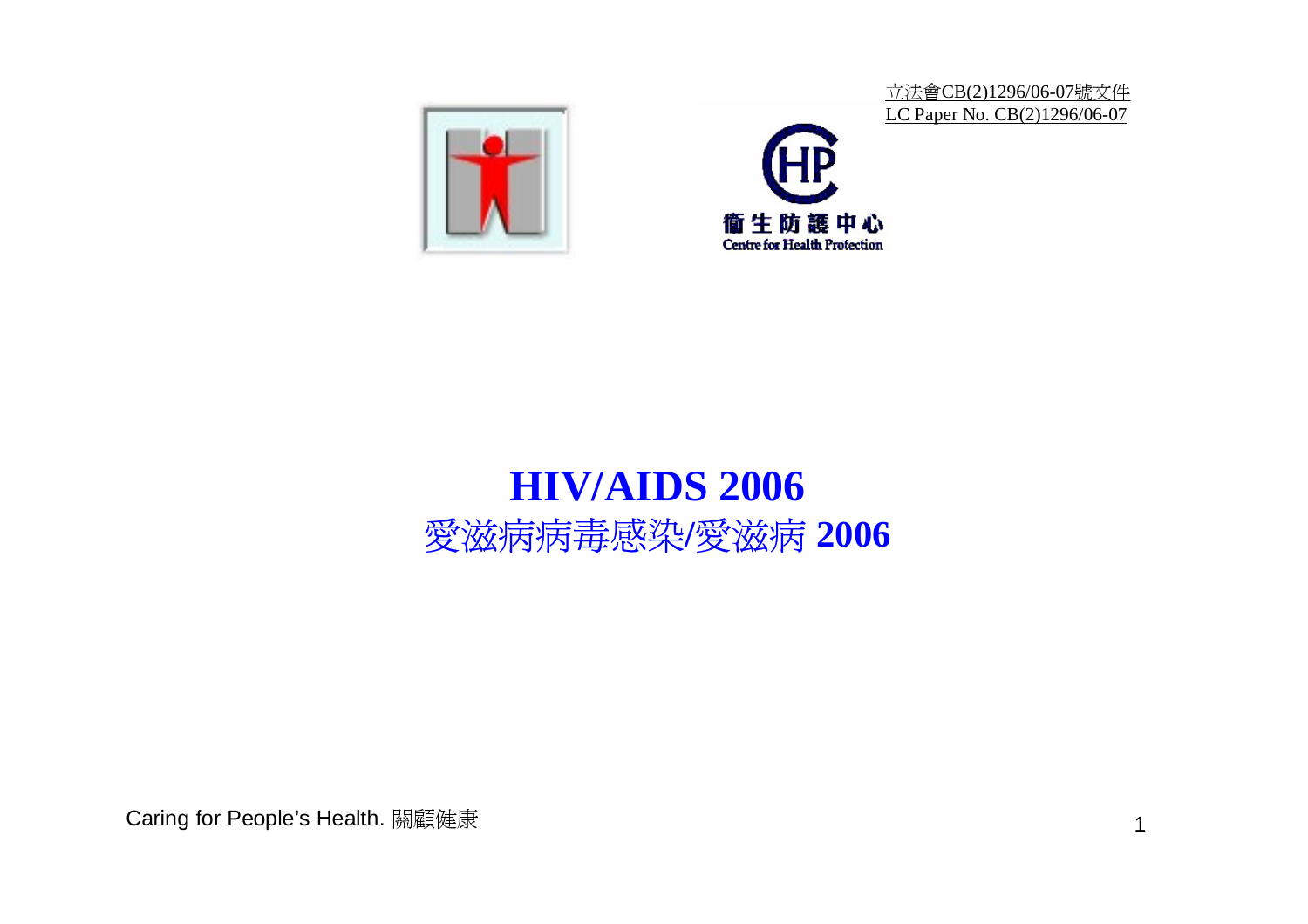## **Annual HIV/AIDS Statistics** 香港每年愛滋病病毒感染及愛滋病統計 **1984 - 2006, Hong Kong (N=3198/855)**



Year 年份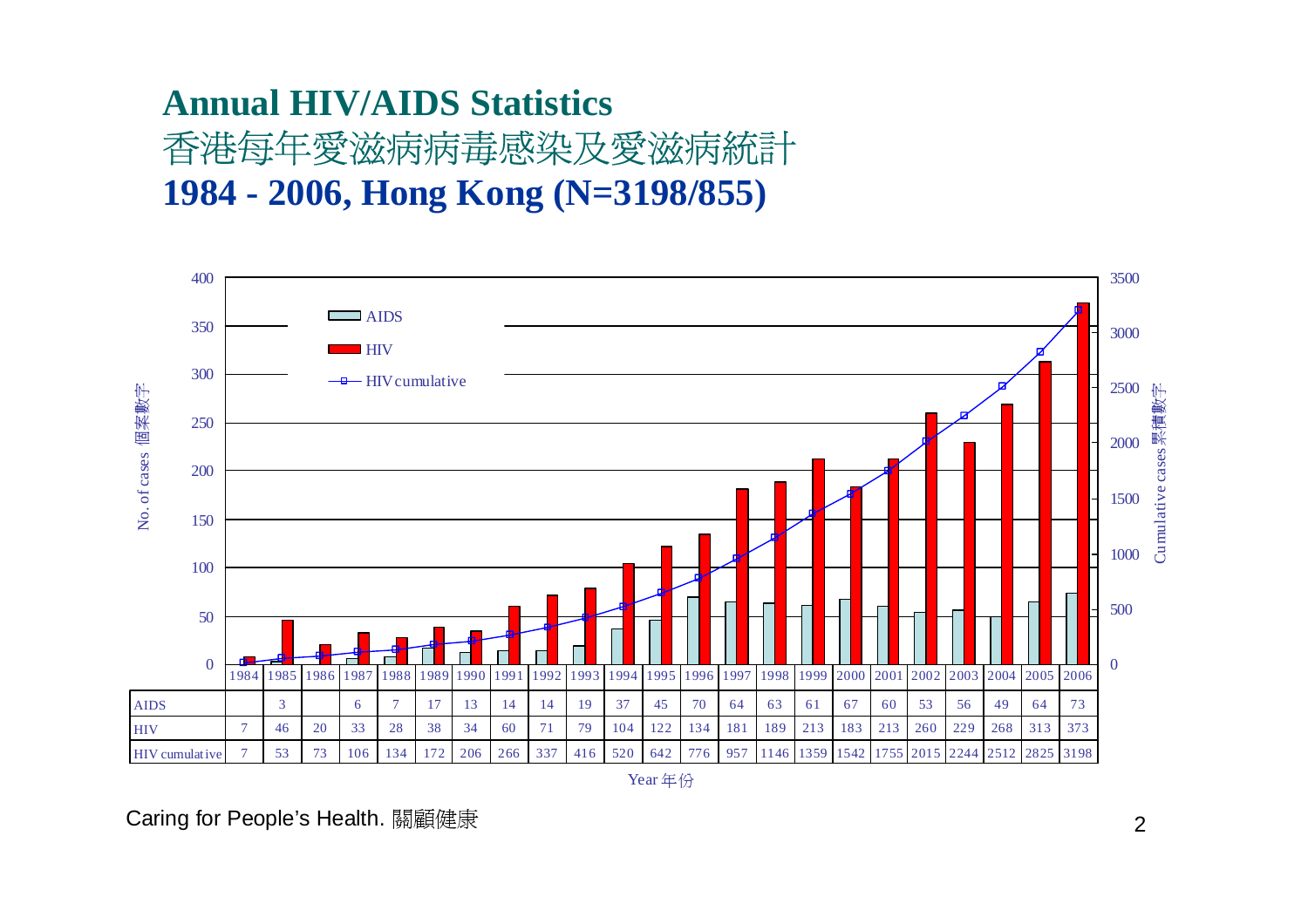## **Persistent rising number of reported HIV infections in recent years (2001-2006)** 近年愛滋病感染數字持續上升 **(2001-2006)**



Year 年份

Caring for People's Health. 關顧健康 <sup>3</sup>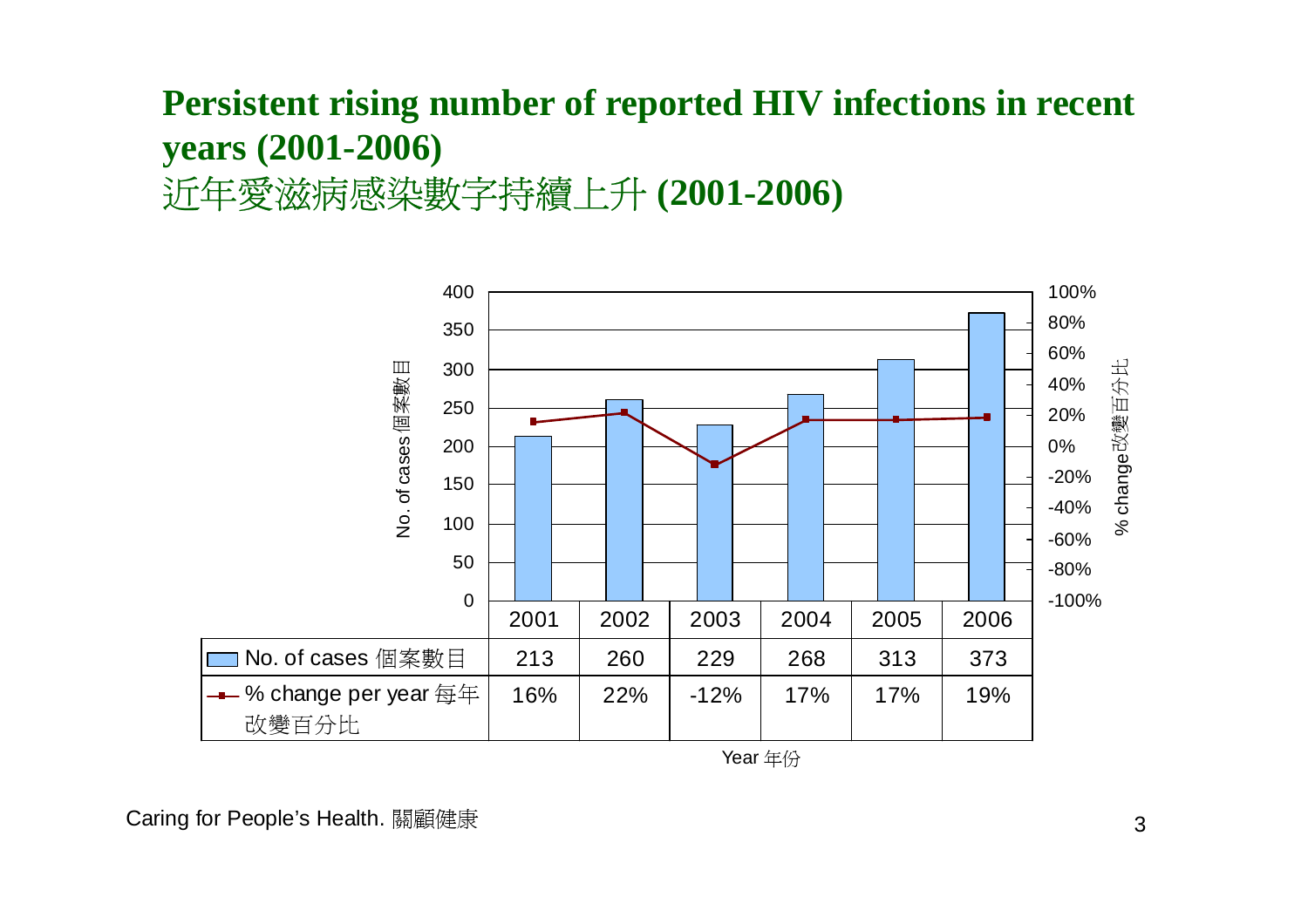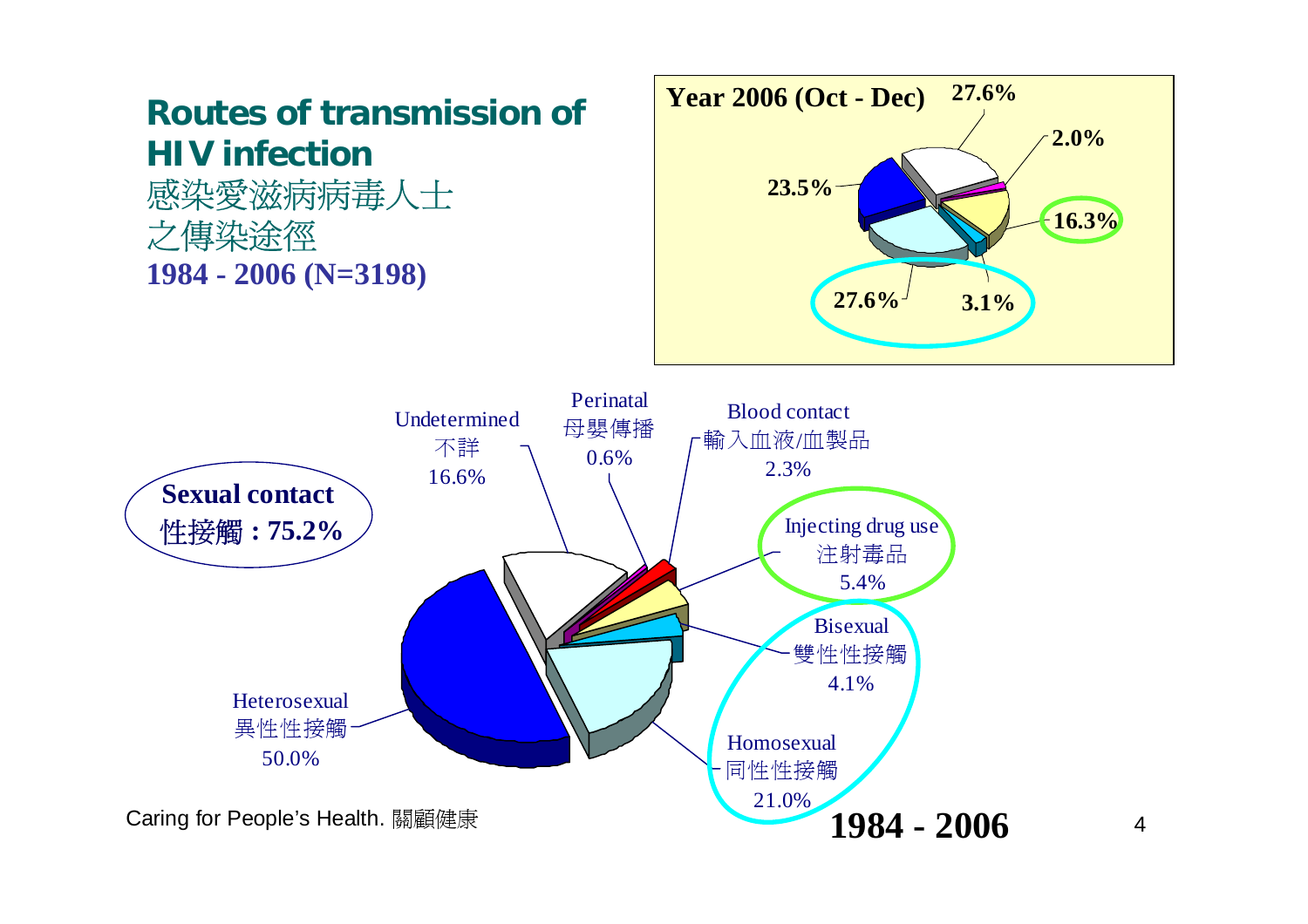#### **Heterosexual transmission** 異性性接觸感染個案



| No. of reports |
|----------------|
| remains at a   |
| stable level   |
| 報告數字保持平        |
| 穩              |

#### **MSM transmission** 男男性接觸感染個案



#### **Transmission through injecting drug use** 注射毒品感染個案

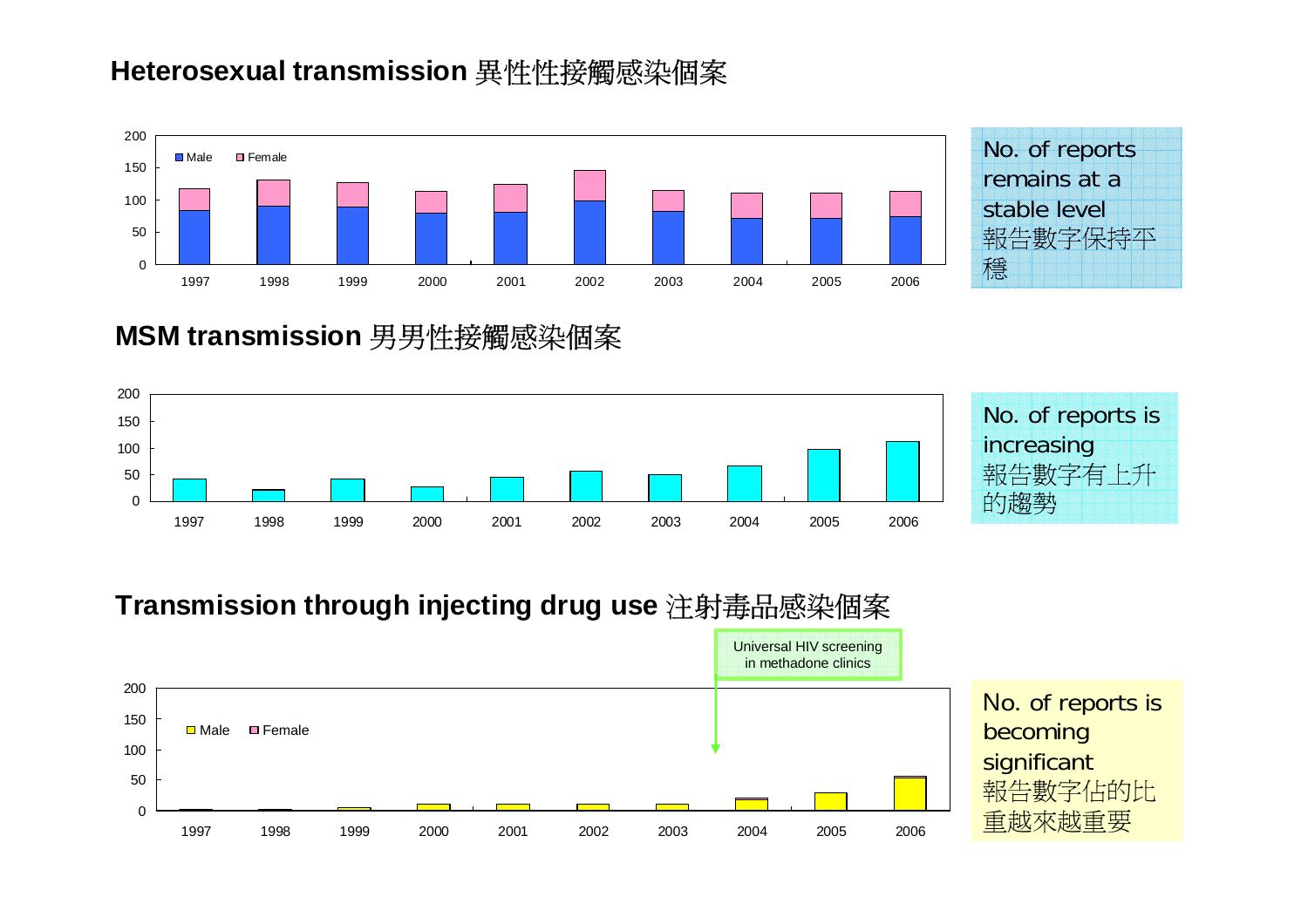# **HIV situation in 2006 at a glance <sup>2006</sup>**年愛滋病流行情況一覽

| <b>HIV infections reported</b><br>愛滋病病毒感染呈報個案 | 373            |
|-----------------------------------------------|----------------|
| Male/Female 男/女                               | 305/68         |
| Chinese/Non-Chinese 華裔/非華裔                    | 240/133        |
| Route of transmission 感染涂徑                    |                |
| Heterosexual 異性性接觸                            | 114            |
| Homosexual 同性性接觸                              | 97             |
| Bisexual 雙性性接觸                                | 15             |
| Injecting drug use 注射毒品                       | 56             |
| Perinatal 母嬰傳播                                | $\overline{2}$ |
| Undetermined 不詳                               | 89             |
|                                               |                |
| <b>AIDS reported</b>                          | 73             |
| 愛滋病呈報個案                                       |                |

Caring for People's Health. 關顧健康 <sup>6</sup>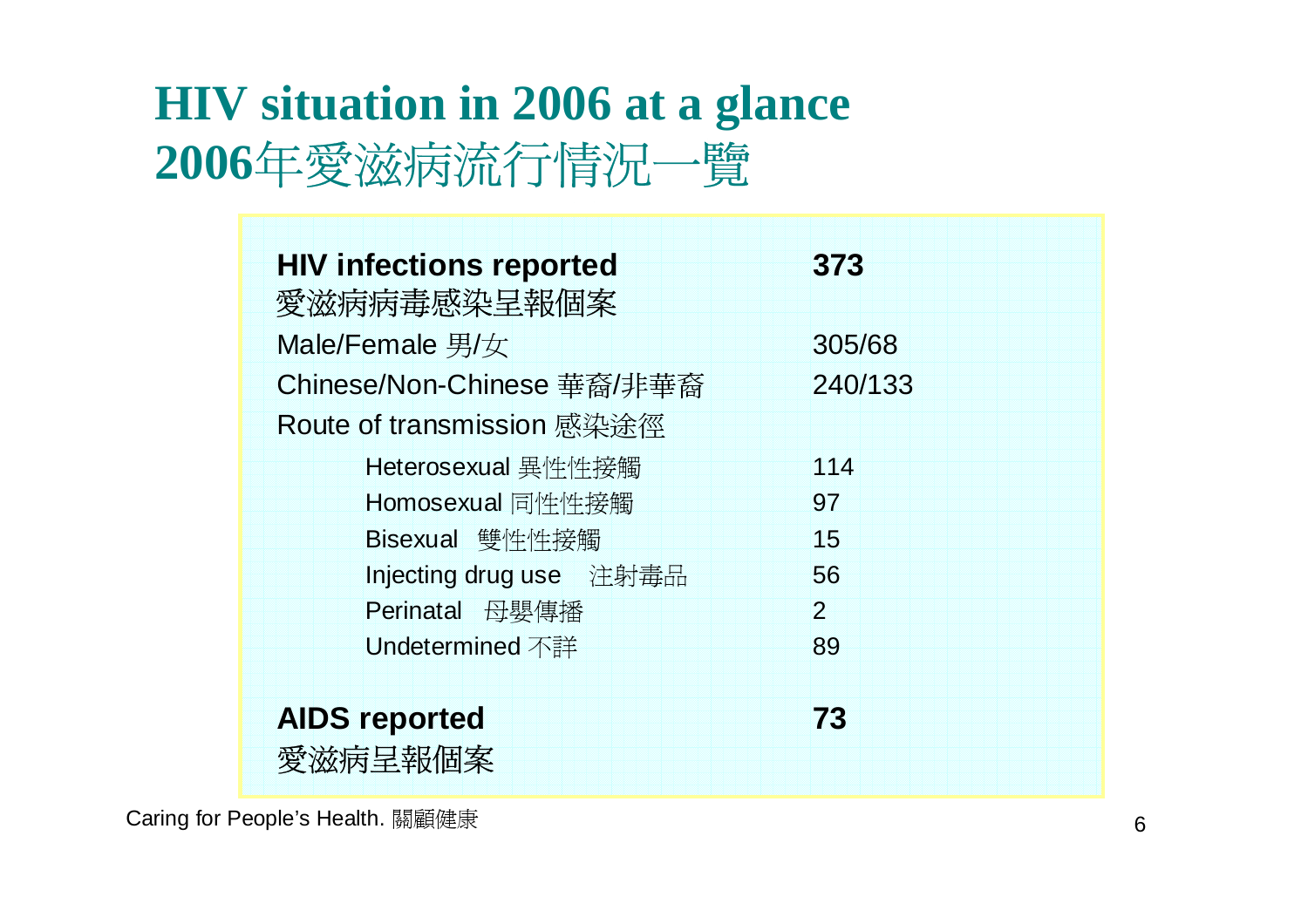**Two clusters of HIV-1 Subtype B infections with similar gene sequencing were detected by the Centre for Health Protection, Department of Health. They are named as "Cluster A" and "Cluster B" respectively.**

衞生署衞生防護中心發現了兩宗愛滋病病毒一型**B**亞型基 因排列相近的感染群組。 兩宗感染群組分別以「群組**A**」和「群組**B**」代表。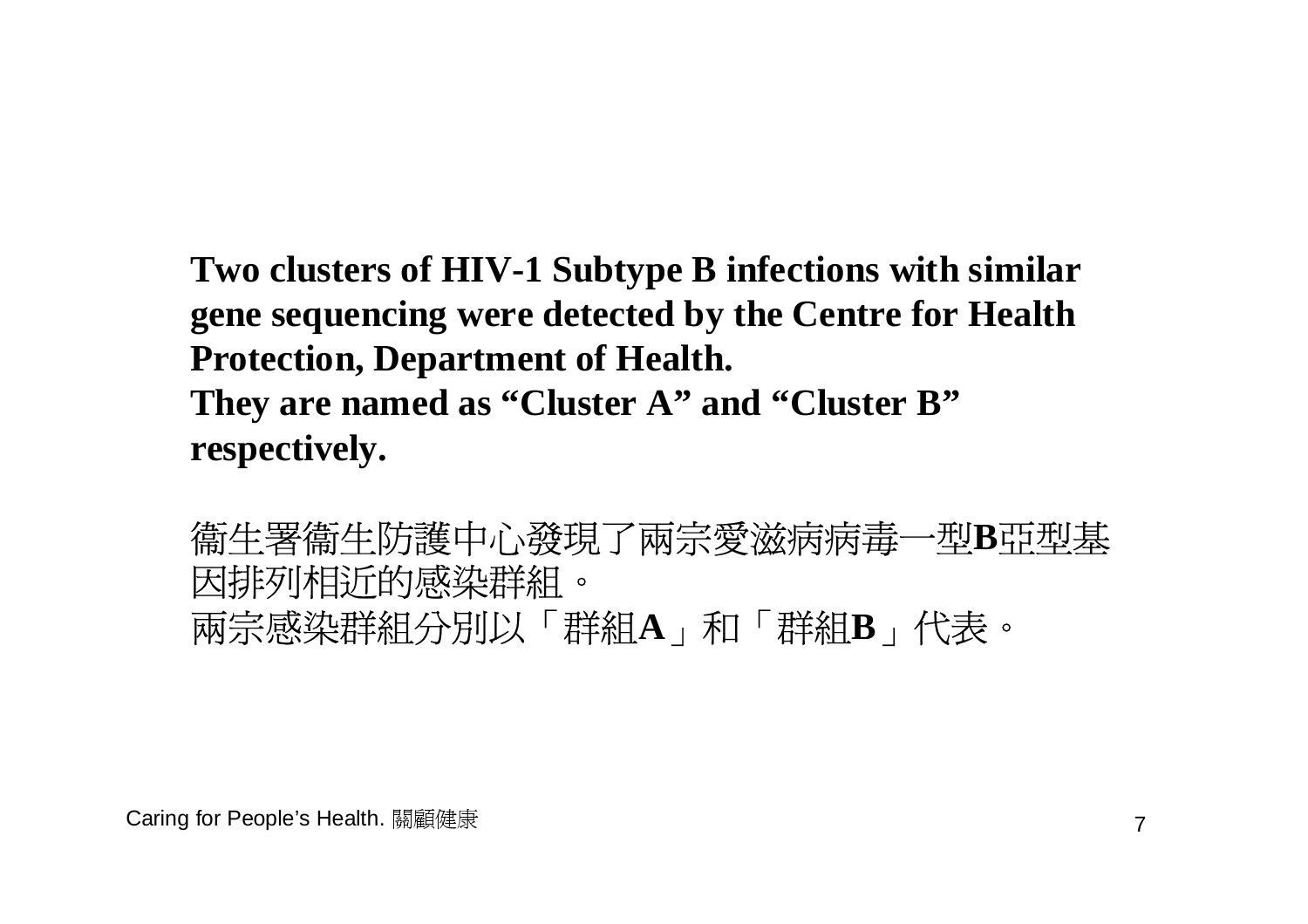## Characteristics of Cluster A群組 <sup>A</sup>的特點 As of Sep 2006 截至2006 年 9 月

Number of cases個案人數

**Gender** 性別

**Ethnicity** 族裔

Age range (median) 年齡 (中位數)

Date of HIV report 呈報日期

Major source of reporting 主要呈報來源

Reported route of transmission homosexual and bisexual<br>星報感染途徑 同性和雙性性接觸:71%

 $\mathbf{s}$  34

all male全部男性

27 Chinese 中國籍 (79%) 28 known HK residents 已知香港居民  $22 - 548226$ 

> Nov 03 - Sep 06 03 年11月至06 年 9 月

Social Hygiene Clinics 社會衞生科診所 Public hospitals 公立醫所 Private clinics 私家診所

homosexual and bisexual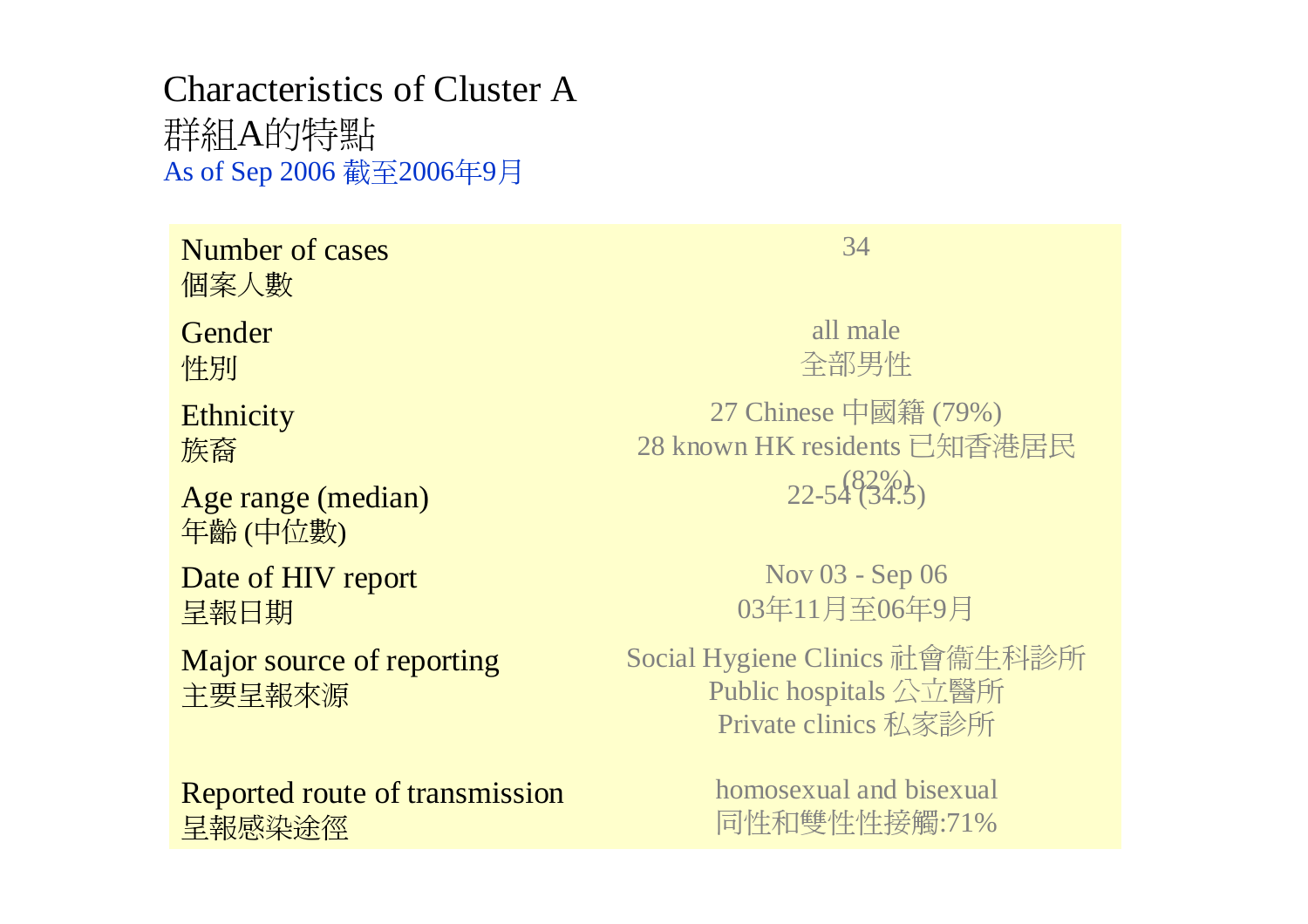## Characteristics of HIV in Cluster B群組B的特點 As of Sep 2006 截至2006年9月

Number of cases

個案人數

Gender性別

Age range (median) 34-67 (48.5) 年齡 (中位數)

Date of HIV report May 04 - Sep 06<br>星報日期 04年5月至06年9月

Major source of reporting 主要呈報來源

Reported route of transmission homosexual and bisexual<br>星報感染途徑 回性及雙性性接觸: 83%

Caring for People's Health. 關顧健康 <sup>9</sup>

 $\mathbf{s}$  and  $\mathbf{s}$  and  $\mathbf{s}$  and  $\mathbf{s}$  and  $\mathbf{s}$  and  $\mathbf{s}$  and  $\mathbf{s}$  and  $\mathbf{s}$  and  $\mathbf{s}$  and  $\mathbf{s}$  and  $\mathbf{s}$  and  $\mathbf{s}$  and  $\mathbf{s}$  and  $\mathbf{s}$  and  $\mathbf{s}$  and  $\mathbf{s}$  and  $\mathbf{s}$  and  $\mathbf{s}$  and  $\mathbf{s$ 

all male全部男性

all Chinese 全部華裔 **Ethnicity**<br>
11 known HK residents 已知香港居民 (92%)<br>
<del>族裔</del>

May 04 - Sep 06

Social Hygiene Clinics 社會衞生科診所 Public hospitals 公立醫院 AIDS service organisations 愛滋病服務機構

homosexual and bisexual